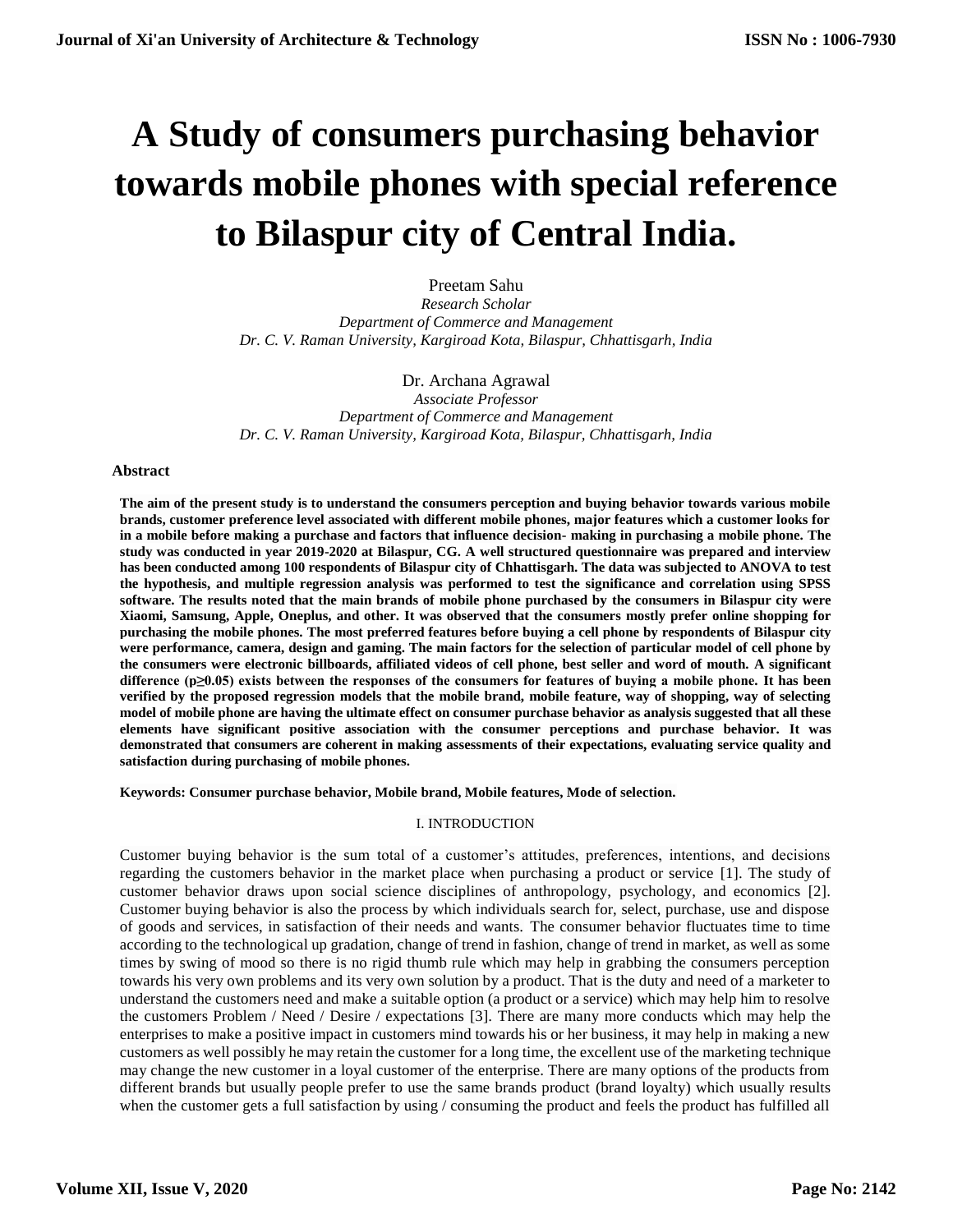the aspects regarding the products quality, products quantity, price of the product, availability of the product, packaging, labelling, and grading of the product and etc.

In the case of purchasing a mobile phone, the consumer goes through all the five stages of rational decisionmaking or he makes a quick purchase on the account of hedonic considerations. The general belief in the purchase process is that in case of utilitarian products, rational decision-making is involved, whereas in case of hedonic products, emotional decision making is involved. For mobile phone purchase, both rational and hedonic considerations are undertaken by consumers [4]. The purchase decisions for mobile phones mostly follow rational buying process, but in certain cases the decision may also be influenced by symbolic preference associated with some brands [5]. It has been observed that younger consumers value more hedonic features in mobile phones [6], while the older consumers are influenced by rational buying process. But in the present context the mobile companies should launch any mobile model by considering the market research of the region. Thus its essential for the market researchers that they should have complete information about the required features, brand etc of the mobile phones in any specific region.

This study explores the factors influencing consumer preference towards mobile phones and investigates the reasons that trigger the purchase of new ones. The brand loyalty of consumers is explored and the influence of gender on purchase choice is examined. The preferences of consumers can, to a larger extent, impact the technology push driven mobile phone industry in creating new models and adding innovative features to satisfy them.

## **Objectives of the Study**

To study the perception & buying behavior of customers towards various mobile brands. To know about the customer preference level associated with different mobile phones. To study the major features, which a customer looks for in a mobile before making a purchase. Factors that influence decision-making in purchasing a mobile phone.

## **Hypothesis**

H01: The mobile brand has no relationship with the consumer purchase behavior.

H02: The Mobile operating system has no significant influence on the consumer purchase behavior.

H03: The Mobile Features has no relationship with the consumer purchase behavior.

H04: The mode of selection of Mobile phone has no relationship with consumer purchase behavior.

# **Limitations**

The universe being large the study will be restricted to respondents of Bilaspur The sample size of the study will be limited to 100 respondents only Time is also a limit for the study.

#### II. RESEARCH METHODOLOGY

The aim of this study is to understand the consumer purchase intention when they are purchasing mobile phones in Bilaspur Chhattisgarh, India. The people of Bilaspur city are considered as the population of this study. A sample of 100 respondents was selected and data was collected by well structured questionnaire which was prepared under the guidance of supervisor. The questionnaire consisted of 40 items, which represent the mobile brands, mobile operating system, mobile features and mode of selection of mobile phones and consumer buying behavior. Face to face interview was conducted for collecting the responses of the respondents in Bilaspur city. The consumers were asked to indicate their choice of preferences with regard to mobile brands, mobile operating system, mobile features and mode of selection of mobile phones. Their choice and preference with the respective weights of different scales were classified [7]. The respondents were also asked to indicate the factors affecting their buying decision while purchasing mobile phones. The weighted values were calculated by multiplying weights with the number of respondents. The percentage weighted value was also calculated. The collected data was fed up in the excel spreadsheet for further analysis. Finally, the data was subjected to analysis of variance to test the hypothesis. Multiple regression analysis was carried out for the correlation and significance of the obtained data.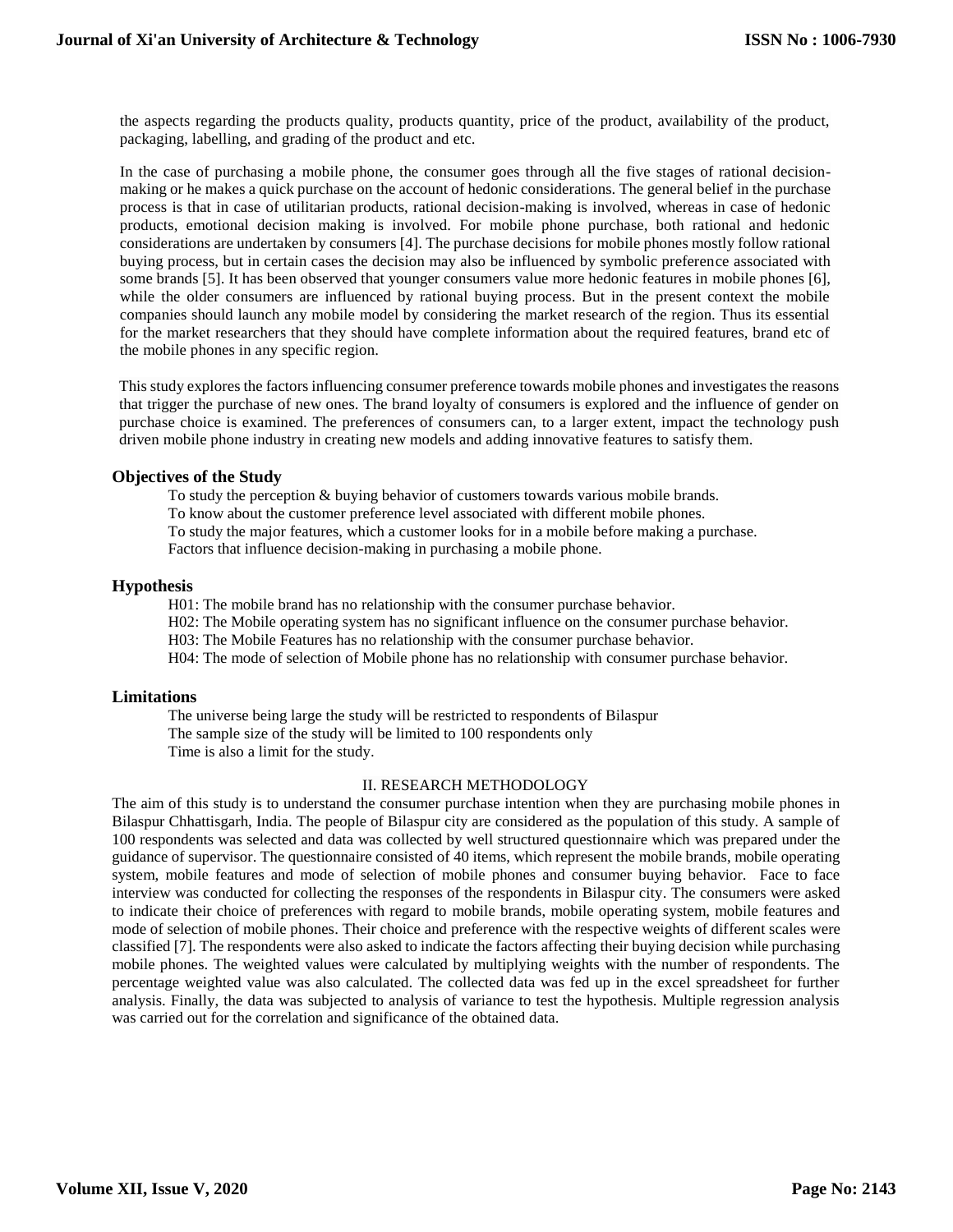# III. RESULTS AND DISCUSSION

Table-1 indicates the demographic profile of the respondents interacted in Bilaspur city of Chhattisgarh. The Table represents the gender of the respondents in which 63% of the respondents are Male i.e. 63 respondents, and the rest of the 37% of the respondents are Female i.e. 37 respondents. In this study the majority of the respondents were Male.. The maximum number of respondents belongs to income group of above Rs 45000 i.e. 56 % and rest 44 % belongs to four groups divided between Rs.15001 to Rs. 45000. Graduated respondents cover up 50 % of the total respondents and the Post Graduates were 30% of total. Rest 20 % belongs to Higher Secondary and Ph.D. The family size was divided in four sets of 2 to 5, 6 to 9, 10 to 13 and 14 and above. Out of which 67 % respondents belongs to 2 to 5 family size. 24 respondents belong to 6 to 9 family size 6 respondents belongs to family size of 10 to 13 and 3 respondents belongs to 14 and above family size. Out of 100 respondents 73% respondents are unmarried and 27% are married. The demographic profile of the study showed that the diversity in the gender, age, income, family size etc of the consumer in Bilaspur Chhattisgarh, India. Sharma and Sharma [3] have also recorded such type of consumer flux in Bilaspur, Chhattisgarh while studying the buying behavior of the consumers of this region. Massicotte, et al., [8] have observed that adults and youngsters differ in their purchase intention than the older ones. This type of demographic profile for studying the consumer buying behavior is in consistent with those of Trivedi and Puri [9] Tiwari, and Abraham, [10]

|                       | Demographic        | Frequency | $\frac{0}{0}$ |
|-----------------------|--------------------|-----------|---------------|
| Gender                | Male               | 63        | 63.00         |
|                       | Female             | 37        | 37.00         |
| Age                   | $16-20yr$          | 10        | 10.00         |
|                       | $21-25yr$          | 20        | 20.00         |
|                       | $26-30yr$          | 46        | 46.00         |
|                       | $31-35$ yr         | 14        | 14.00         |
|                       | above 35yr         | 10        | 10.00         |
| <b>Marital</b> status | Married            | 27        | 27.00         |
|                       | <b>Unmarried</b>   | 73        | 73.00         |
| Education             | Higher Sec         | 13        | 13.00         |
|                       | Graduate           | 50        | 50.00         |
|                       | PG                 | 30        | 30.00         |
|                       | PhD                | 07        | 07.00         |
| Monthly Income        | <b>Below 15000</b> | 17        | 17.00         |
|                       | 15001-25000        | 22        | 22.00         |
|                       | 25001-35000        | 14        | 14.00         |
|                       | 35001-45000        | 11        | 11.00         |
|                       | 45001 or above     | 56        | 56.00         |
| <b>Family Size</b>    | $2 - 5$            | 67        | 67.00         |
|                       | $6-10$             | 24        | 24.00         |
|                       | 11-15              | 06        | 06.00         |
|                       | 16 and above       | 03        | 03.00         |

**Table-1**. Demographic profile of the sampled respondents in the shopping malls of Bilaspur, CG,India. (n=100)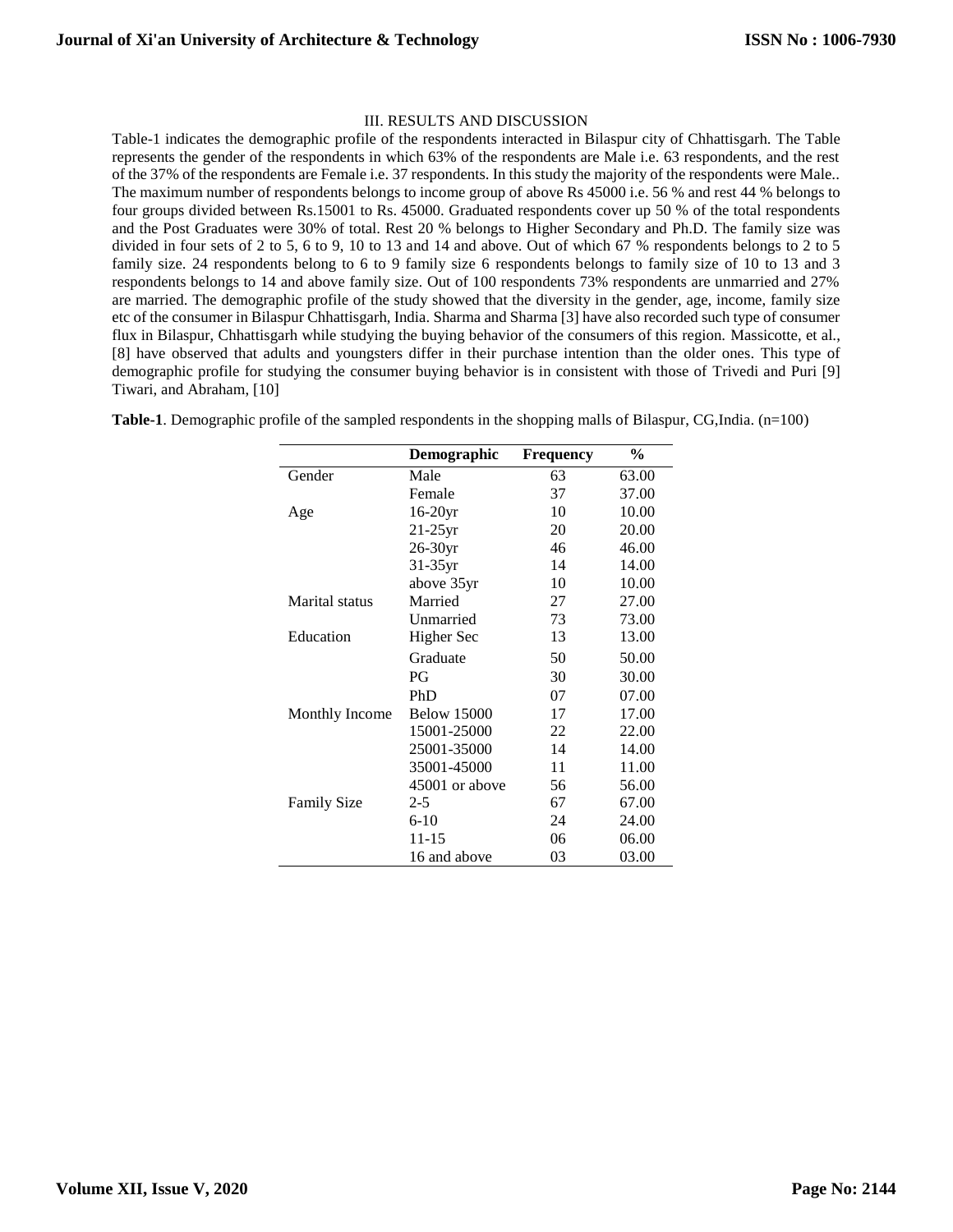

**Fig-1: Frequency of respondents purchasing cell phone in Bilaspur, Chhattisgarh India.**

The Fig-1 shows how many times respondents, like to purchase cell phone. The highest number of respondents is 48 who like to purchase cell phone once in a two year. The second highest number of respondents is 36 who like to purchase cell phone once in a year. The third highest number of respondents is 16 who like to purchase cell phone after / more than two year. This shows that the majority of respondents like to purchase cell phone once in two year.



*Hypothesis* **(H01): The mobile brand has no relationship with the consumer purchase behavior.**

**Prefered Brand by consumer**

**Fig-2:** Preference of Mobile brand by the consumers of Bilaspur Chhattisgarh, India.

The above graph shows the most preferred cell phone brand used by the respondents. The highest number of respondents is 27 out of which male is 20 and female is 7 who likes the brand Xiaomi. The number of respondents who likes cell phone brand one plus is 21 out of which 11 is male and 10 is female. The other 21 respondents out of which 15 is male and 6 is female likes to use brand Samsung. 12 respondents are those who prefer brands other the the mentioned one, out which 7 are male and 5 are female. The majority of respondents like to purchase the cell phone of brand Xiaomi.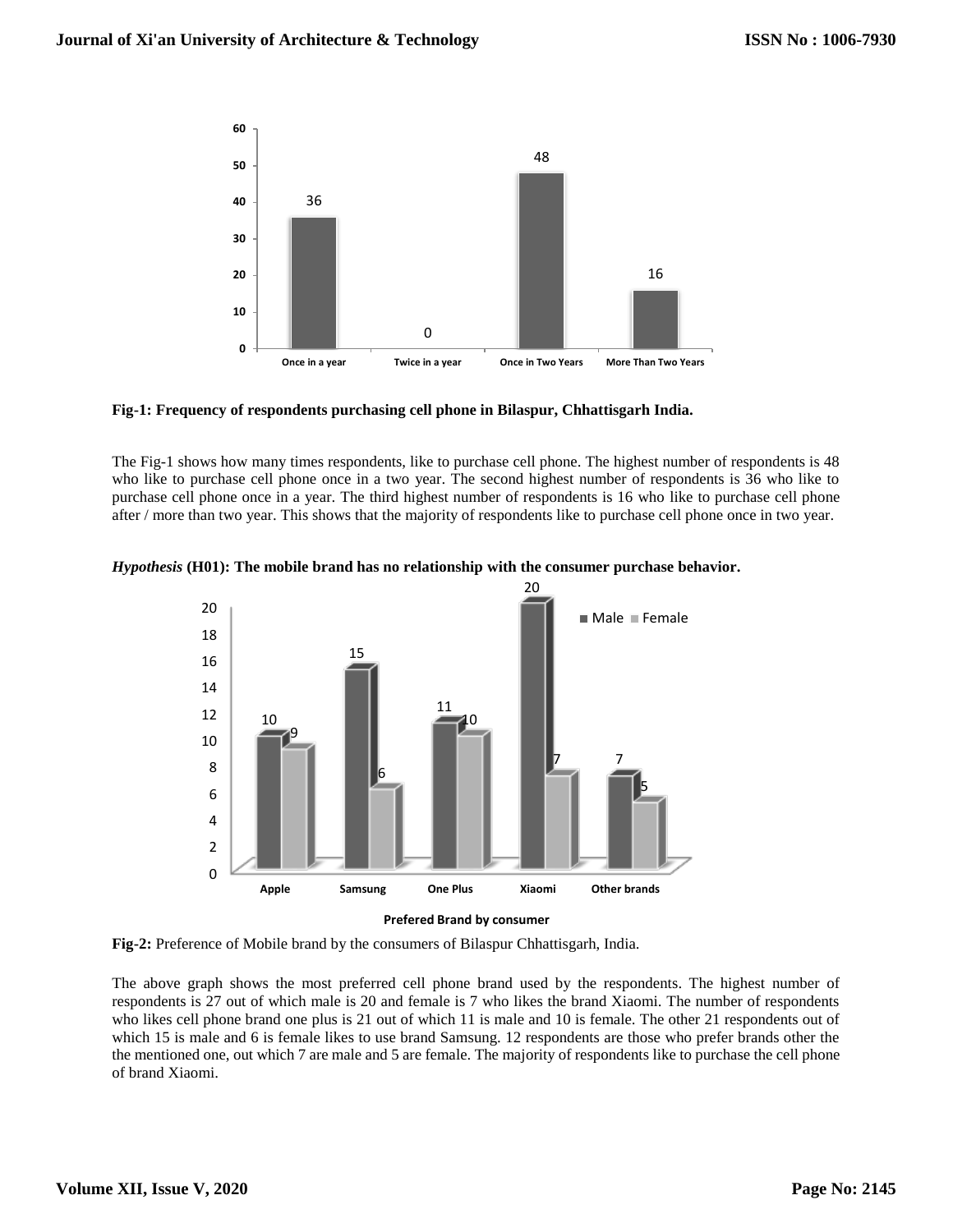| Source of Variation SS |          | dt MS                       | $F$ and $F$ | P-value F crit |        |
|------------------------|----------|-----------------------------|-------------|----------------|--------|
| Mobile Brand           |          | 57.375 3 19.125 1.163 0.453 |             |                | 9.277  |
| Gender                 |          | 78.125 1 78.125 4.747 0.118 |             |                | 10.128 |
| Error                  |          | 49.375 3 16.458             |             |                |        |
| Total                  | 184.87 7 |                             |             |                |        |

Table-2: ANOVA (Two factor)

Two-way ANOVA was carried out for the variation in the responses of male and female consumers regarding the influence of mobile brand on the consumer buying behavior (Table-2).From Table-3 this is confirmed that the mobile brands has not significant (p=0.452) impact on the consumers purchase intention. From the analysis table it's also seen that that male and female response doesn't alter significantly. Thus the null hypothesis is accepted ie H0: The mobile brand has no relationship with the consumer purchase behavior. Hasan, [11] has observed that the brand of a mobile has a positive relationship with the consumer buying behavior.

*Hypothesis* **(H02): The Mobile operating system has no significant influence on the consumer purchase behavior.**



Fig-3: Preferred mobile operating system by consumers of Bilaspur Chhattisgarh, India.

The Fig- shows the most preferred operating system used by the respondents. The highest number of respondents is 76 who prefer android; out of which male is 49 and female is 27. The second highest number of respondents is 17 who likes to use IOS, out of which of male is 10 and female is 7. The third highest number of respondents is 7 who mainly prefers operating system other than the mentioned one's, out of which the 9 is male and 7 is female. This shows that the majority of respondents prefer operating system- android.

| $\sim$ 1 actor)         |       |    |         |                  |         |        |
|-------------------------|-------|----|---------|------------------|---------|--------|
| Source of Variation     | SS S  | df | MS.     | F                | P-value | F crit |
| <b>Operating System</b> |       |    |         | 73 2 36.5 31.286 | 0.031   | 19     |
| gender                  | 2.667 |    | 1 2.667 | 2.286            | 0.270   | 18.52  |
| Error                   | 2.333 |    | 2 1.167 |                  |         |        |
| Total                   | 78    | 5  |         |                  |         |        |

| Table-3: ANOVA (Two Factor) |  |  |
|-----------------------------|--|--|
|                             |  |  |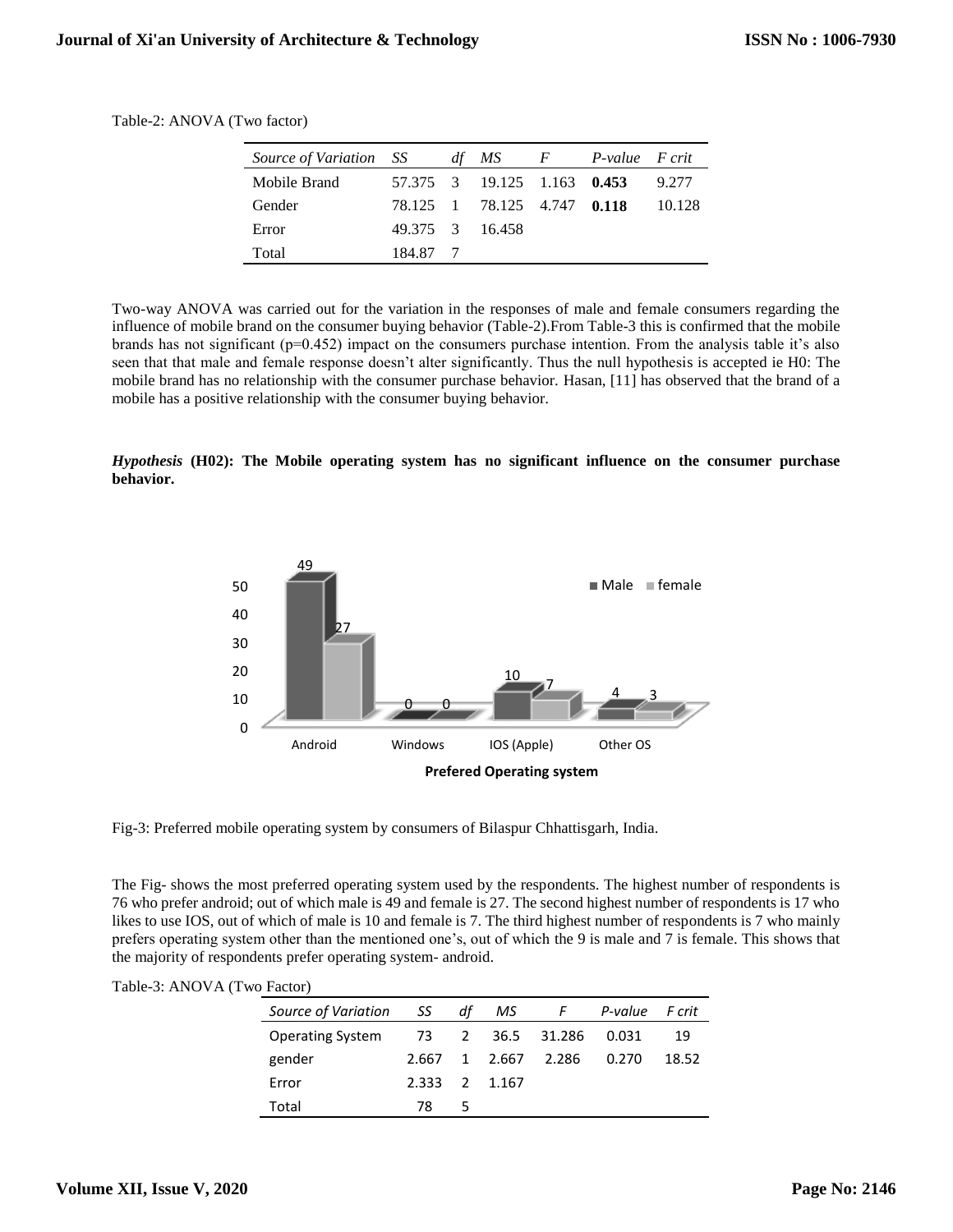Two way ANOVA presented in Table-3 shows the significance level for the preferred mobile operating system by consumers of Bilaspur Chhattisgarh, India. The analysis enlighten in the table shows that the operating system of mobile phones has a significant influence (p=0.031) on the consumers purchase intention in Bilaspur. Thus the Null hypothesis i.e., "The Mobile operating system has no significant influence on the consumer purchase behavior**"** is rejected. Its observed that operating system of mobile phones is considered by the consumers of Bilaspur while purchasing a mobile phone.





Fig-4: The preferred features of consumers of Bilaspur Chhattisgarh, India.

The above graph shows the most preferred features before buying a cell phone by respondents. Each section is considered as 100 Percentage in itself. Performance is always preferred by 43 respondents, very often by 26 respondents, sometimes by 15 respondents, rarely by 16 respondents and never by 0 respondents. Design is always preferred by 44 respondents, very often by 19 respondents, sometimes by 13 respondents, rarely by 4 respondents and never by 20 respondents. Camera is always preferred by 78 respondents, very often by 11 respondents, sometimes by 9 respondents, rarely by 2 respondents and never by 0 respondents. Gaming is always preferred by 59 respondents, very often by 23 respondents, sometimes by 8 respondents, rarely by 0 respondents and never by 10 respondents. The Camera and Gaming Feature is mainly preferred by the majority of respondents before buying cell phone.

| Table-4: ANOVA (Two Factor) |  |
|-----------------------------|--|
|-----------------------------|--|

| Source of Variation SS |         | MS.                                         | F | P-value | F crit |
|------------------------|---------|---------------------------------------------|---|---------|--------|
| Mobile Feature         |         | 6956.5 4 1739.125 14.95485 0.00013 3.259167 |   |         |        |
| Error                  |         | 1395.5 12 116.2917                          |   |         |        |
| Total                  | 8352 19 |                                             |   |         |        |

Two-way ANOVA was carried out for the relationship between preferred features of mobile phones and consumer buying behavior in Bilaspur, Chhattisgarh (Table 5a). We observed from Table-4 that the preferred features of mobile phones has a significant (p=0.00013) impact on the consumers buying behavior. In the light of the above presented data analysis we reject therefore null hypothesis (F=14.95) i.e., "The Mobile Features has no relationship with the consumer purchase behavior". Thus we observed that the features of the mobile phones have a significant impact on the consumer purchase intention.

.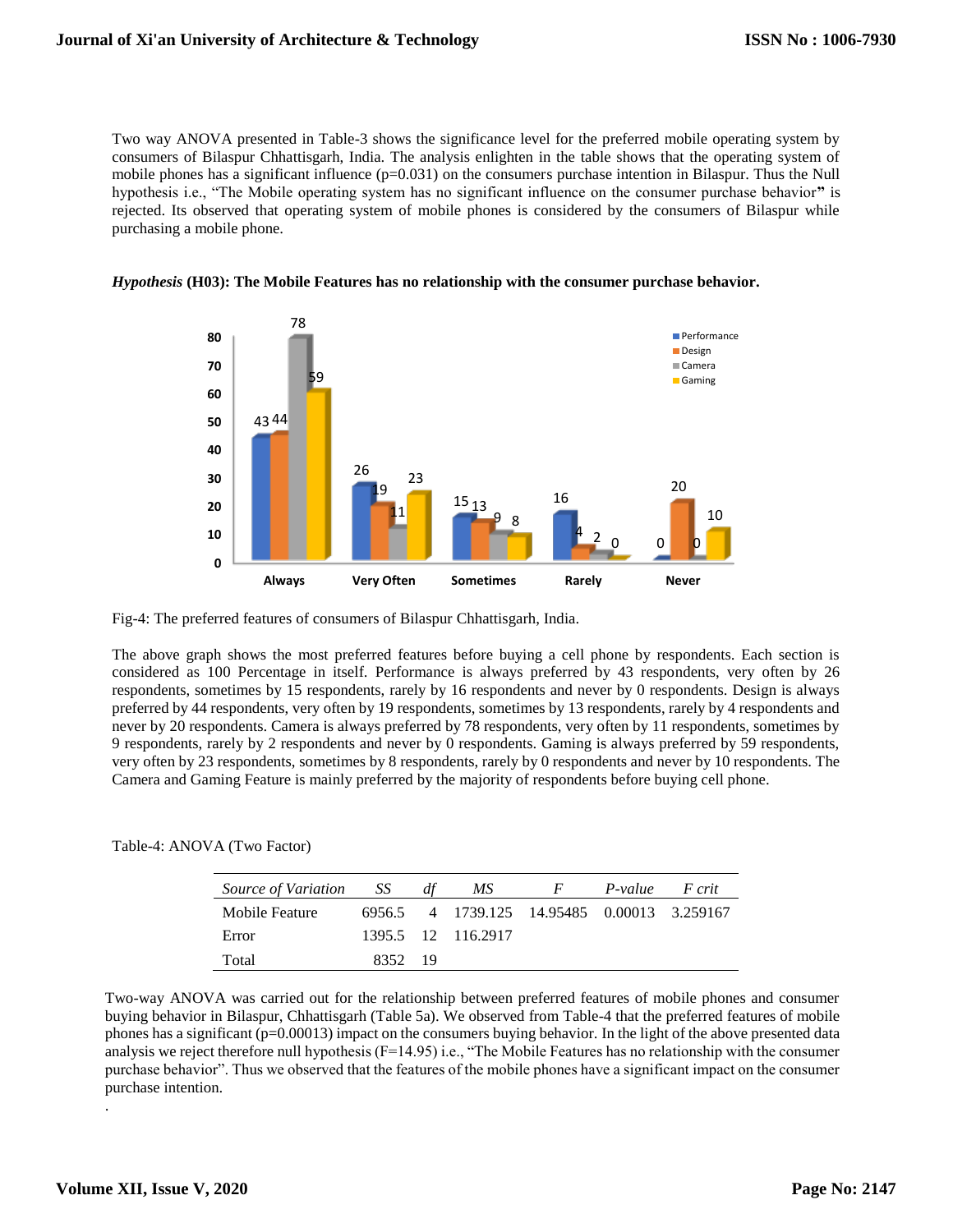

## *Hypothesis***(H04): The mode of selection of Mobile phone has no relationship with consumer purchase behavior.**

Fig-5: Mode of selection of a particular Mobile phone by consumer of Bilaspur Chhattisgarh.

Fig-5 shows that how selection is being done of particular model of cell phone by respondents. Each section is considered as 100 Percentage in itself. Electronic Billboards is always preferred by 34 respondents, very often by 47 respondents, sometimes by 3 respondents, rarely by 6 respondents and never by 10 respondents. Affiliated videos of cell phone are always preferred by 71 respondents, very often by 13 respondents, sometimes by 14 respondents, rarely by 2 respondents and never by 0 respondents. Best Seller is always preferred by 46 respondents, very often by 11 respondents, sometimes by 23 respondents, rarely by 4 respondents and never by 16 respondents. Word of mouth is always preferred by 54 respondents, very often by 27 respondents, sometimes by 11 respondents, rarely by 8 respondents and never by 0 respondents. From above data we can conclude that majority in selection of particular model of cell phone by respondents is being done by watching affiliated videos of cell phones.

| Source of Variation SS |         | df |                 | MS F P-value F crit              |  |
|------------------------|---------|----|-----------------|----------------------------------|--|
| Mode of Selection      |         |    |                 | 5826.5 4 1456.6 8.91 0.001 3.259 |  |
| Error                  |         |    | 1961.5 12 163.5 |                                  |  |
| Total                  | 7788 19 |    |                 |                                  |  |

Table-5: ANOVA (Two Factor)

Two-way ANOVA was carried out for the relationship between mode of selection of mobile phones and consumer buying behavior in Bilaspur, Chhattisgarh (Table-5). We observed from Table-5a that the mode of selection of mobile phones has a significant (p=0.001) impact on the consumers buying behavior. In the light of the above presented data analysis we reject therefore null hypothesis (F=8.91) i.e., "The mode of selection of Mobile phone has no relationship with consumer purchase behavior". Thus we observed that the mode of selection of the mobile phones have a significant impact on the consumer purchase intention.

#### *Multiple regressions Analysis*

**Table-6:** Multiple regression analysis for dependent variables (Mobile brands, Operating system, Mobile features and Mode of selection) and independent variable (Consumer purchase behavior) of consumers in Bilaspur, Chhattisgarh.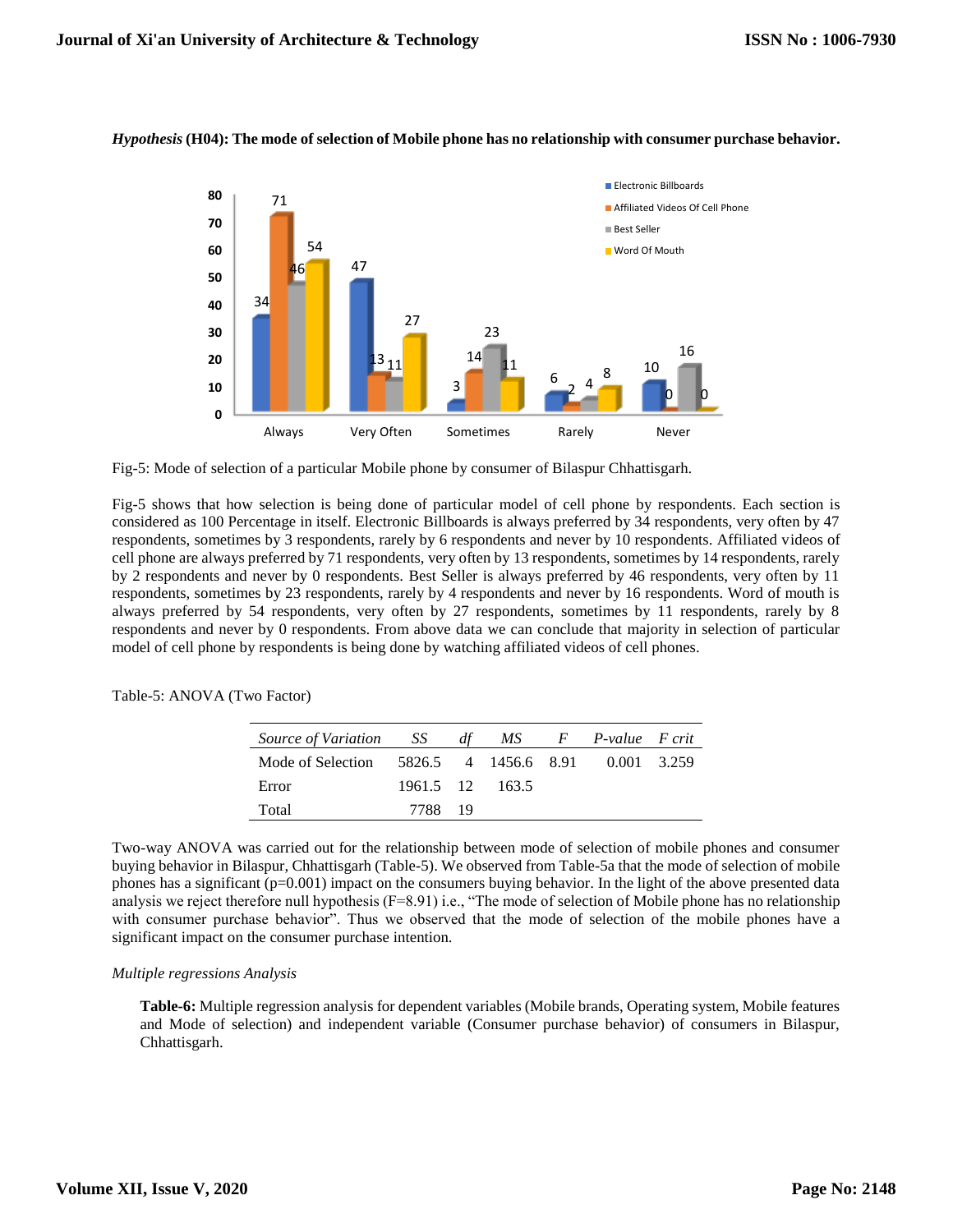| Dependent               | Predictor       | SE   | t-value | $\mathbb{R}^2$ | Adj. $R^2$ |
|-------------------------|-----------------|------|---------|----------------|------------|
| Mobile brand            |                 | 1.10 | $2.07*$ | $0.780*$       | $0.747*$   |
| <b>Operating System</b> | Consumer        | 0.89 | $7.33*$ | $0.902*$       | $0.900*$   |
| Mobile Features         | Purchase        | 0.64 | $4.69*$ | $0.925*$       | $0.917*$   |
| Mode of selection       | <b>Behavior</b> | 1 24 | $8.89*$ | $0.805*$       | $0.781*$   |

In order to describe the relationship for the consumer purchase behavior towards mobile phones multiple regression analysis was carried out (Table-6). The dependent factors like mobile brand, operating system, mobile feature and mode of selection while purchasing mobile phone in Bilaspur, Chhattisgarh were tested for the prediction of the consumer purchase behavior. In this study the adjusted  $R^2$  of these models ranged between 0.780 to 0.925 respectively for different dependent attributes of Bilaspur Chhattisgarh. The test indicates that these attributes create 78 % to 92.5% of the variation in the consumer purchase intention. This indicates that the mobile phone attributes directly influences the customer purchase intention along with demographics. The t values of different dependent attributes (Table-6) record a significant influence on the consumer purchase intention at different shopping malls of Bilaspur, Chhattisgarh.

#### *Managerial Implications*

The present study reveals the psychology of consumers about purchase intention towards mobile phones. It considers Bilaspur to understand consumer buying behavior towards mobile phones. Bilaspur bears a diverse type of consumers and sets a perfect example of the consumer buying behavior and satisfaction. The results of the study show that the mobile phone attributes directly influence the consumers purchase intention. Hence its recommended that;

- Company should try to tap female customers who are not the frequent buyers.
- Company should try to sell maximum mobile phones in price band of 10000-20000 to maximize sales.
- Company should increase its promotions and advertisements to maximize brand awareness amongst customers.
- The company should focus on the professional customers, service sector customers and students to maximize sales.

# IV. CONCLUSION

Understanding the customer purchase intention has never been an easy task, be it in the case of traditional unorganized market or today's organized market, this scene also has become more complex. The consumer buying a variety of mobile phones which satisfy his wants and they are always influenced by his purchasing activities by some considerations which lead him to select a particular brand, feature, mode of selection or a particular store in preferred to others. Consumers mostly preferred Samsung and Xiaomi mobile phones. The study has observed that there are many factors deemed as selection criteria of mobile phone. The most preferred features before buying a cell phone by respondents of Bilaspur city were performance, camera, design and gaming. Not necessarily all the variables for the purchase of mobile phone influence a person in the same way and same extent. In case of choosing mobile phone brands by a consumer in Bilaspur, the mostly considered factors by the consumer include physical attributes like pricing, charging, operating facilities, size and weight. The results of these findings can be used by the mobile companies for production of mobile phones which are demanded by the consumers and this study also adds new data base to the existing literature for intensively understand the consumer purchase intention towards mobile phones.

#### V. CONFLICT OF INTEREST

The author would like to undertake that the above mentioned manuscript has not been published elsewhere, accepted for publication elsewhere or under editorial review for publication elsewhere. The authors declare that they do not have any conflict of interest with the submission of this manuscript.